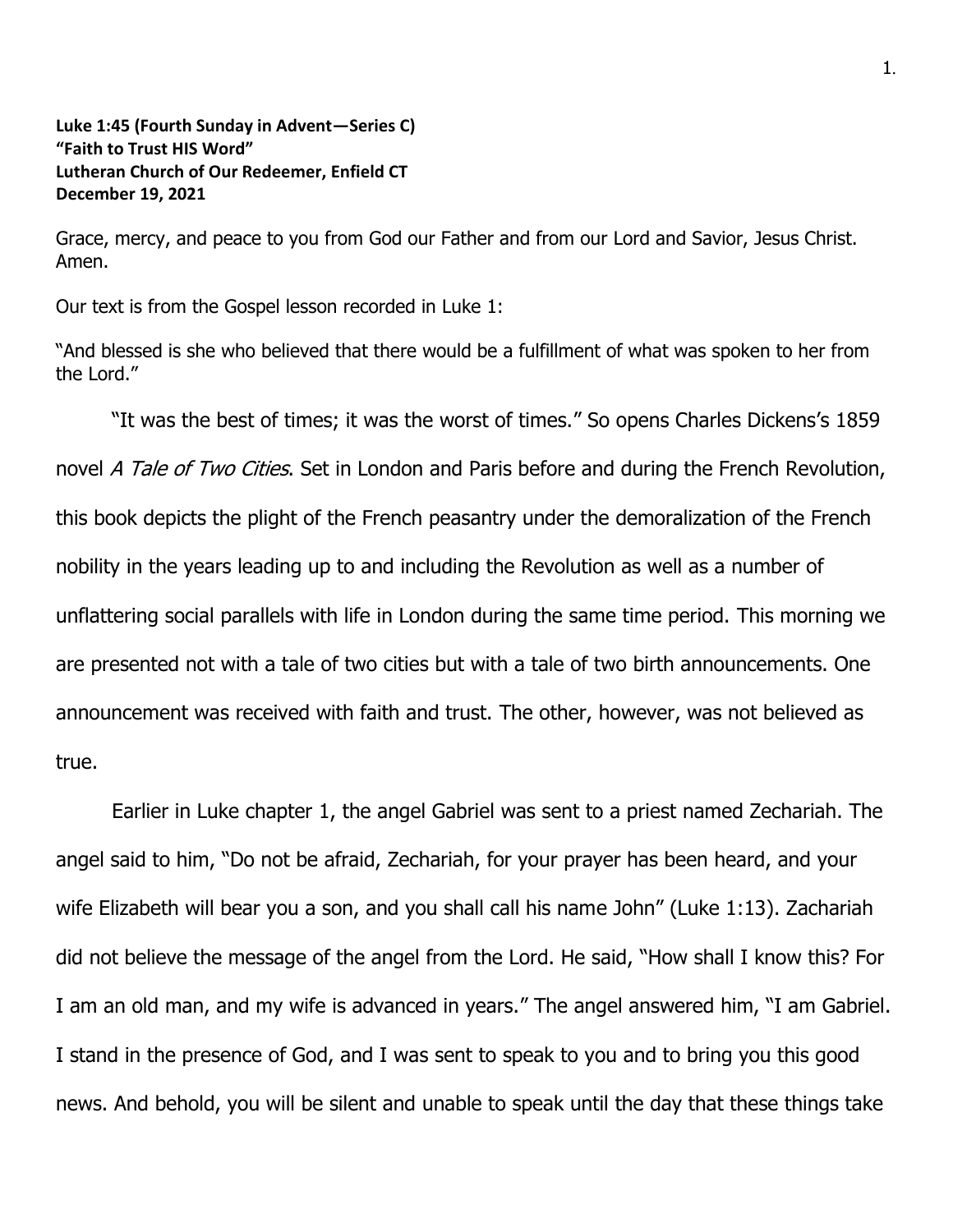place, because you did not believe my words, which would be fulfilled in their time" (Luke 1:18- 20).

Sometimes God's Word of promise simply seems too unbelievable. Some of the things God promises to His people seem so extraordinary and so outside the realm of possibility. Such was the case of His promise to Zechariah, that he and Elizabeth would have a son in their old age. It was outside the realm of human possibility. His wife was barren, unable to have children, not to mention the fact that they were both quite elderly, passed child rearing age. Zechariah asked for proof of the truth of God's Word spoken by the angel Gabriel. The angel's response shows the Zechariah did not believe the message; he did not have faith in the Word of promise. And so he was unable to speak until the time when John was born.

We should not be too critical of Zechariah, however. If we were placed into his situation, would we have done any better? Would we have showed trusting faith in the words of the seemingly impossible promise? Today we have the words of God's promises written for us in the Bible. Are we always the first to stand up and say, "I believe?" It is not always easy to trust God's word, especially when it seems impossible. We sometimes doubt. We might wonder, "What if?" We may ask, "Is this too good to be true?" We want to trust God, but sometimes, we just don't know. We just don't know if God can really do it. We're often just not sure that the Lord can really work things out for us.

For example, the Lord does promise to be with us always. His Word promises that He works all things together for good for those who love Him. His Word promises that nothing will ever be able to separate us from His love for us in Christ Jesus. Do you and I always trust these promises? When our little worlds are crumbling all around us, do we stand up and say,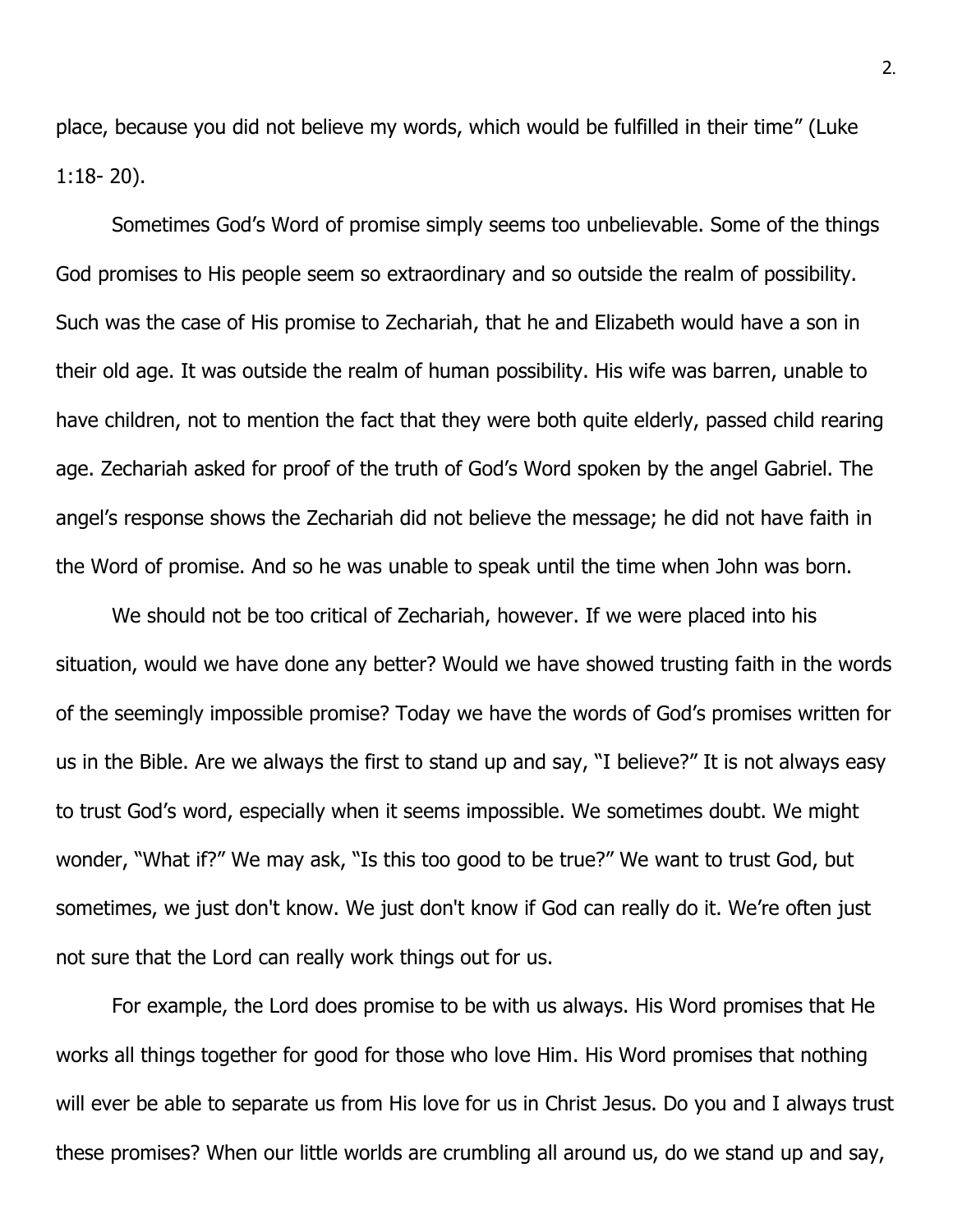"I trust you Lord."? That's not always easy to do, is it? When our reality gets rocked by illness, job loss, depression, or any other trouble we often feel totally abandoned. We feel deserted, not just by other people, but left alone by God too. We end up like Zechariah asking, "How shall I know this?" "How can I know that Your promises are true for me? How can I be certain that You have not abandoned me in my time of need?" It's when we have reached this point that we need to look at the second birth announcement in Luke 1. For in this announcement, we see God's Word of promise received with faith and trust. It gives us an example to follow, and more than an example, because we are given the very same gift as the Virgin Mary.

In the sixth month the angel Gabriel was sent from God to a city of Galilee named Nazareth, to a virgin betrothed to a man whose name was Joseph, of the house of David. And the virgin's name was Mary. And he came to her and said, "Greetings, O favored one, the Lord is with you!" But she was greatly troubled at the saying, and tried to discern what sort of greeting this might be. And the angel said to her, "Do not be afraid, Mary, for you have found favor with God. And behold, you will conceive in your womb and bear a son, and you shall call his name Jesus. He will be great and will be called the Son of the Most High. And the Lord God will give to him the throne of his father David, and he will reign over the house of Jacob forever, and of his kingdom there will be no end." And Mary said to the angel, "How will this be, since I am a virgin?" And the angel answered her, "The Holy Spirit will come upon you, and the power of the Most High will overshadow you; therefore the child to be born will be called holy—the Son of God. And behold, your relative Elizabeth in her old age has also conceived a son, and this is the sixth month with her who was called barren. For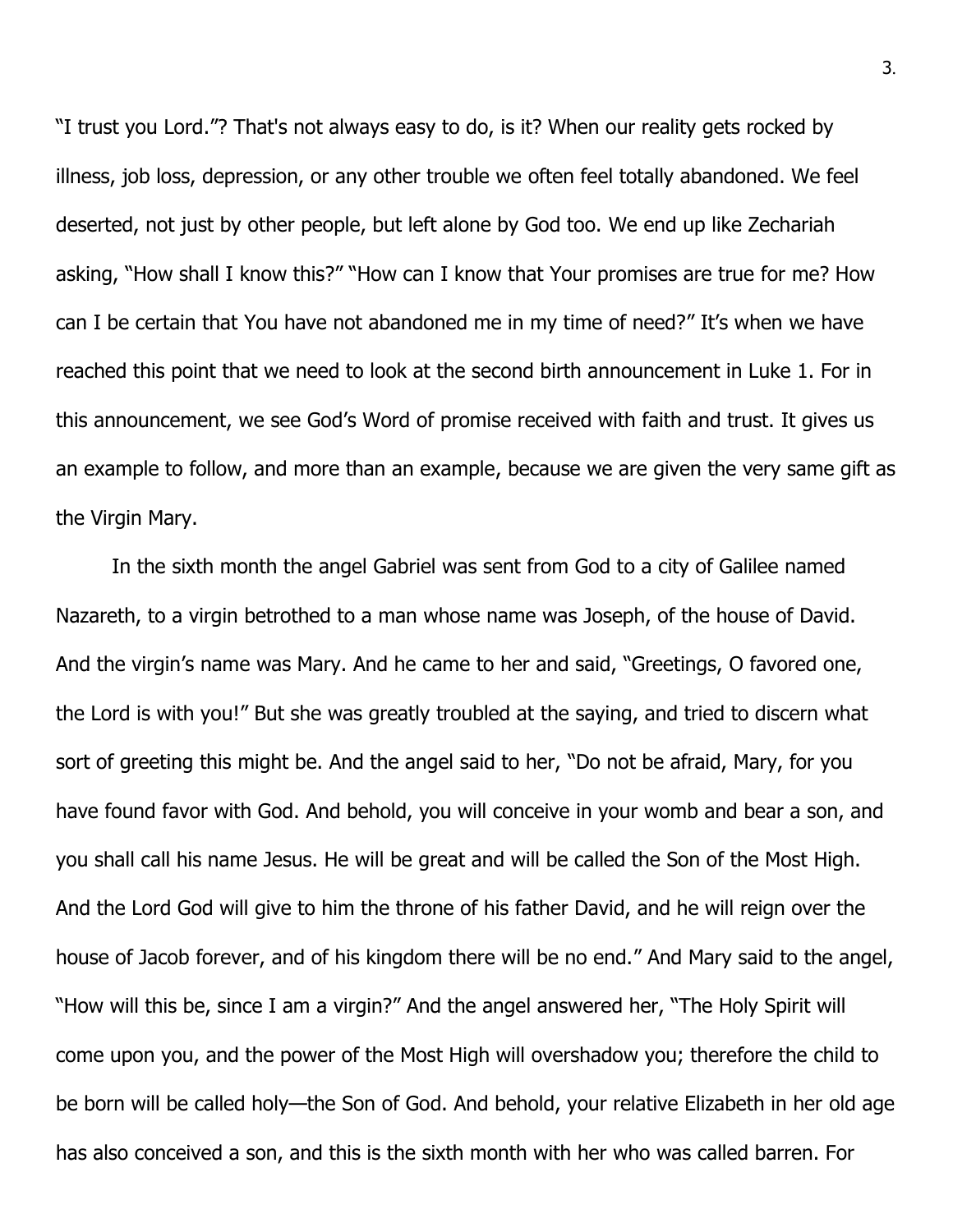nothing will be impossible with God." And Mary said, "Behold, I am the servant of the Lord; let it be to me according to your word." And the angel departed from her. (Luke 1:26-38)

Blessed is she who believed that there would be a fulfillment of what was spoken to her from the Lord! Mary's blessedness was the result of an act of divine grace which God gave her as gift. Mary's blessedness is a state of faith that held on to the future promises of God that were already beginning to come to fulfillment for her and in her. She was blessed because of the presence of Christ in her, physically a fetus in her womb, by the power of the Holy Spirit. Mary received the word of the angel in faith. She placed herself in submission to that word. Such is the gift that you and I also have received.

The Child of Mary is true God, begotten of His Father from all eternity, and also true Man, born of the Virgin Mary, just as God's Word promised. Jesus took on human flesh and dwelt among us. He faced all the troubles and temptations that you and I face. We read in the book of Hebrews, "Since therefore the children share in flesh and blood, He Himself likewise partook of the same things, that for death He might destroy the one who has the power of death, that is, the devil, and deliver all those who through fear of death were subject to lifelong slavery . . . for because He Himself has suffered when tempted, He is able to help those who are being tempted" (Hebrews 2:14-18).

Jesus Christ is able to do the impossible in our lives because He is God. As true God and Man, Jesus went to the cross, bearing the burden of our sins in His body on the tree. He suffered our punishment of death and our hell. With His shed blood, He purchased and won our complete forgiveness of sins. We are forgiven for our doubts; we are forgiven for our lack of faith. What's more, we are blessed by the power of the Holy Spirit with saving faith in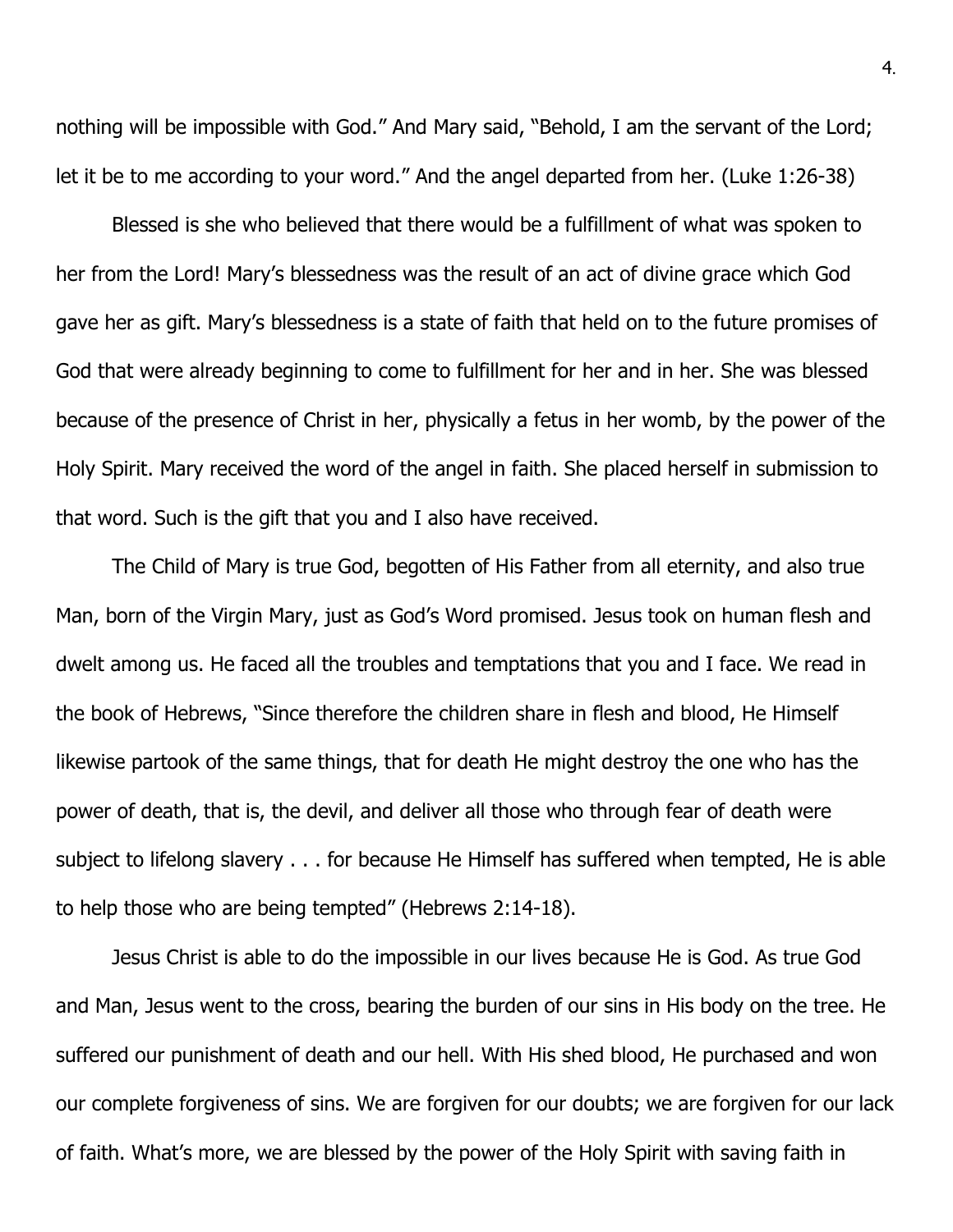Christ Jesus as our Lord and Savior so that we receive His promised forgiveness and the new life of faith that He creates within each one of us through the Gospel.

In Holy Baptism, Christ came to dwell in us, with us. Through the Holy Spirit, Jesus Christ dwells in our hearts through the gift of faith (Ephesians 3:17). This gift of saving faith is the result of God's divine grace. It is our gift from Him that grants us forgiveness of sins, rescue from death and the devil, and eternal salvation. The gift of faith also receives Christ as He comes to us in His Body and Blood in the Lord's Supper. Our Baptismal faith receives at the altar the forgiveness of sins, life, and salvation. In receiving Christ Himself in His Body and Blood with the bread and wine we also receive the strengthening of our faith so that we can trust more firmly in His Word of promise. God's gift of saving faith enables us to hold on to the past and the future promises of God that are fulfilled in Christ and will come to fulfillment in His Coming Again when He takes us to be with Him forever in a new creation.

This gift of faith, received in Holy Baptism and strengthened in Holy Communion, empowers and enables us to receive Christ and His gifts as He comes to us in His Word and Sacraments. Saving faith enables us to believe God's promises in Christ to be true and so to confess with our mouths, "I believe." The same Holy Spirit that empowered Mary to say with faith and trust, "Let it be to me according to your word," gives us the same faith and trust to speak those words as our own: "Lord Jesus, let things be to me just as you have promised in your Word."

You and I are blessed to be God's Baptized children of faith! Like Mary, we have been gifted faith in the Lord, faith to trust in His Word of promise, and faith to believe in His Son, our Savior Jesus. When it is the best of times and when it is the worst of times, we are